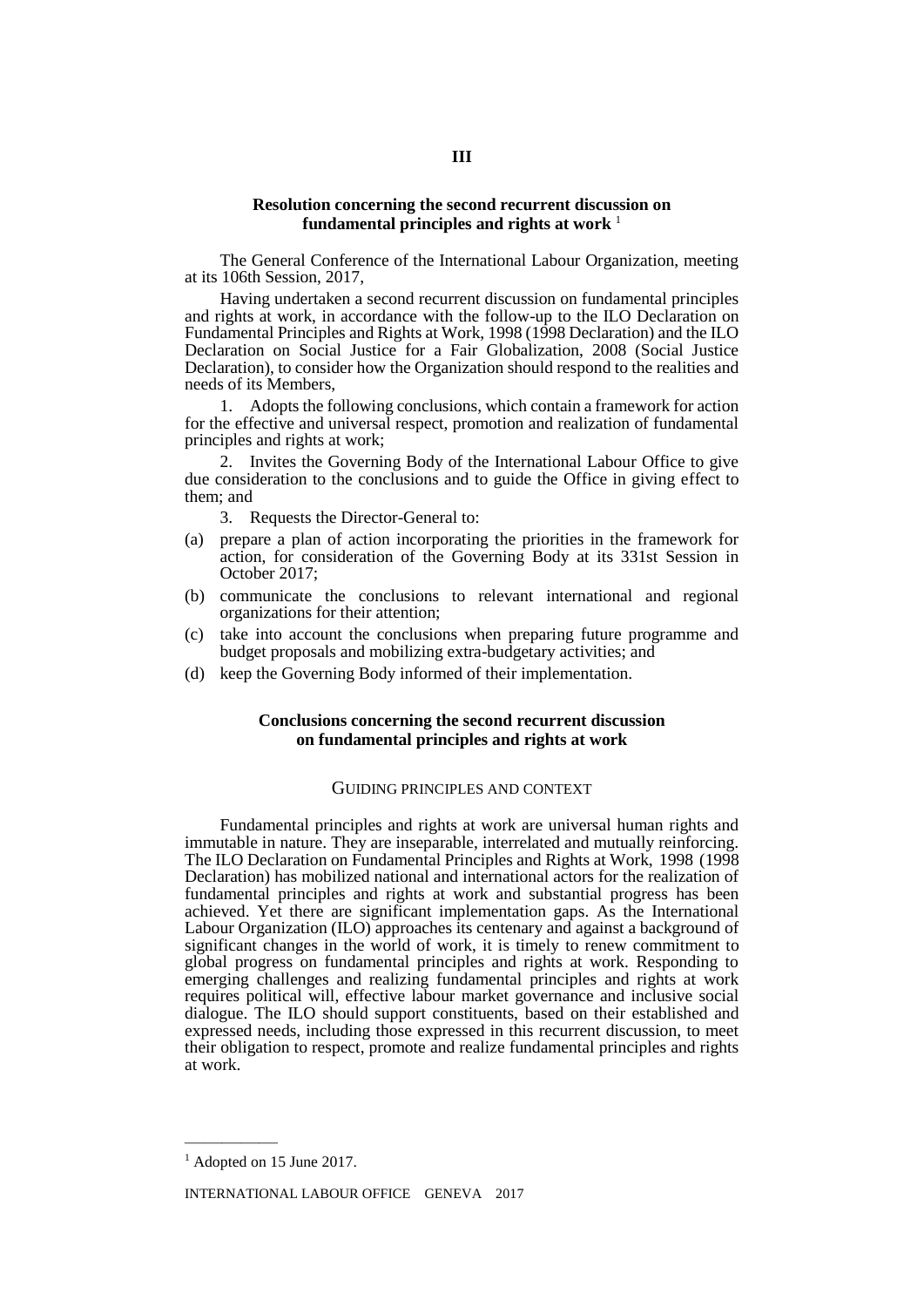# FRAMEWORK FOR ACTION FOR THE EFFECTIVE AND UNIVERSAL RESPECT, PROMOTION AND REALIZATION OF FUNDAMENTAL PRINCIPLES AND RIGHTS AT WORK, 2017–23

1. This framework for action emanating from the second recurrent discussion on fundamental principles and rights at work carried out at the 106th Session of the International Labour Conference in 2017, is based on the obligation of all member States to respect, promote and realize fundamental principles and rights at work, consistent with the 1998 Declaration. The framework requires the ILO to take into account the diverse and changing realities of its Members in order to effectively support them to meet this obligation.

### I. REALIZING FUNDAMENTAL PRINCIPLES AND RIGHTS AT WORK AT THE NATIONAL LEVEL

2. The full realization of fundamental principles and rights at work will be advanced by an environment of respect for all human rights and democratic freedoms. Governments should, in consultation with the most representative employers' and workers' organizations where appropriate, consider:

- (a) establishing policy, legal and institutional frameworks to give full effect to fundamental principles and rights at work;
- (b) adopting policies to promote sustained, inclusive and sustainable economic growth, full and productive employment and decent work for all and creating an enabling environment for sustainable enterprises, noting that business activity, investment and innovation are major drivers of productivity, inclusive growth and job creation;
- (c) taking steps, including effective consultations amongst concerned ministries and with social partners, to promote coherence of their policies at national, regional and international levels in order to promote, respect and realize the fundamental principles and rights at work;
- (d) allocating and ensuring the effective use of resources to strengthen the capacities of labour administration and other institutions involved in the monitoring and enforcement of national laws and policies on fundamental principles and rights at work;
- (e) promoting national tripartite dialogue to address the challenges of enforcement and compliance related to fundamental principles and rights at work, including with respect to effective labour inspection, and encouraging information sharing among member States on good practices; and
- (f) communicating their needs and diverse realities in order to better inform the Organization on how it can support the realization of fundamental principles and rights at work on the ground, including through Decent Work Country Programmes.

### II. MOBILIZING ILO MEANS OF ACTION ON FUNDAMENTAL PRINCIPLES AND RIGHTS AT WORK

3. In giving full effect to the 1998 and the Social Justice Declarations, the Organization should mobilize and coordinate all its means of action to support constituents, according to their specific circumstances, in fulfilling their obligation to respect, promote and realize fundamental principles and rights at work. ILO action should be in line with its integrated strategy and mainstreamed in the activities relating to the other three strategic objectives of the ILO.

4. As the ILO approaches its centenary and twentieth anniversary of the 1998 Declaration, it should actively and as a matter of urgency:

(a) step up action through development cooperation and other means to campaign for the universal ratification of the eight fundamental Conventions,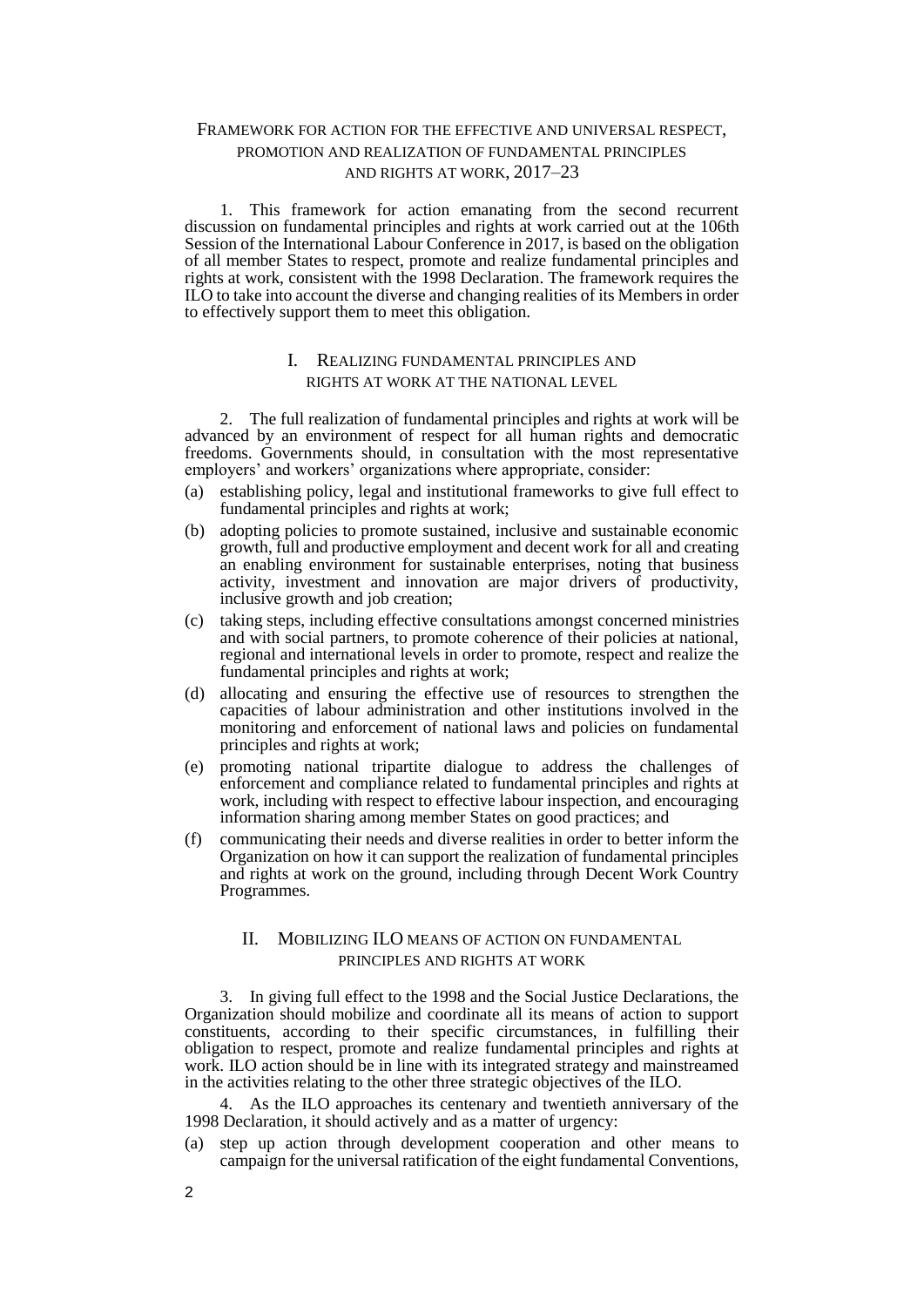taking into account the low rates of ratification of Conventions Nos 87 and 98, by its centenary in 2019, and the attainment of the target of 50 ratifications of the Protocol of 2014 to the Forced Labour Convention, 1930, by 2018;

- (b) assist member States with a view to overcoming challenges of ratification and implementation, strengthening tripartite capacities and promoting social dialogue for the full realization of fundamental principles and rights at work;
- (c) focus on better understanding the diverse realities and needs of Members with a view to ensuring the realization of fundamental principles and rights at work; and
- (d) strengthen the Annual Follow-up to the 1998 Declaration concerning nonratified fundamental Conventions as a promotional tool with a view to:
	- (i) assessing more fully the efforts made in accordance with the 1998 Declaration by Members which have not yet ratified all the fundamental Conventions and the Protocol of 2014 to the Forced Labour Convention, 1930, thus permitting the identification of areas in which ILO technical assistance may prove useful to them;
	- (ii) facilitating exchange of experiences and lessons learned; and
	- (iii) making the Annual Follow-up more accessible and visible.

### *Effective planning and resource allocation*

- 5. The ILO should:
- (a) continue to develop and pursue the integrated strategy on fundamental principles and rights at work providing balanced support on all four principles, responding appropriately to the needs of constituents with priority given to addressing gaps in implementation;
- (b) ensure coherence between the integrated strategy on fundamental principles and rights at work and the other ILO strategic objectives of employment, social protection and social dialogue;
- (c) mainstream fundamental principles and rights at work across the activities of the Organization, including in the areas of future of work, global supply chains, export processing zones, non-standard forms of employment, migrant workers, rural workers and workers in the informal economy, and fair recruitment;
- (d) seek to increase the level of voluntary contributions in support of the integrated strategy on fundamental principles and rights at work, focusing on multi-year partnerships with key development partners and diversification of funding sources in order to engage emerging partners and the private sector, while ensuring that there is no conflict of interest between the voluntary contributors and the core mandate of the ILO;
- (e) seek extra-budgetary funding beyond Members' contributions while at the same time investigating new, more efficient ways to deliver technical assistance, taking into consideration the diversity of circumstances faced by individual member States;
- (f) pursue resource mobilization at the country and regional levels and through UN funding mechanisms in close collaboration with UN Resident Coordinators;
- (g) continue to develop comprehensive, country-based approaches to sectors that are more prone to violations of fundamental principles and rights at work; and
- (h) continue monitoring and evaluating the effectiveness of the expenditure of ILO resources towards the implementation of fundamental principles and rights at work.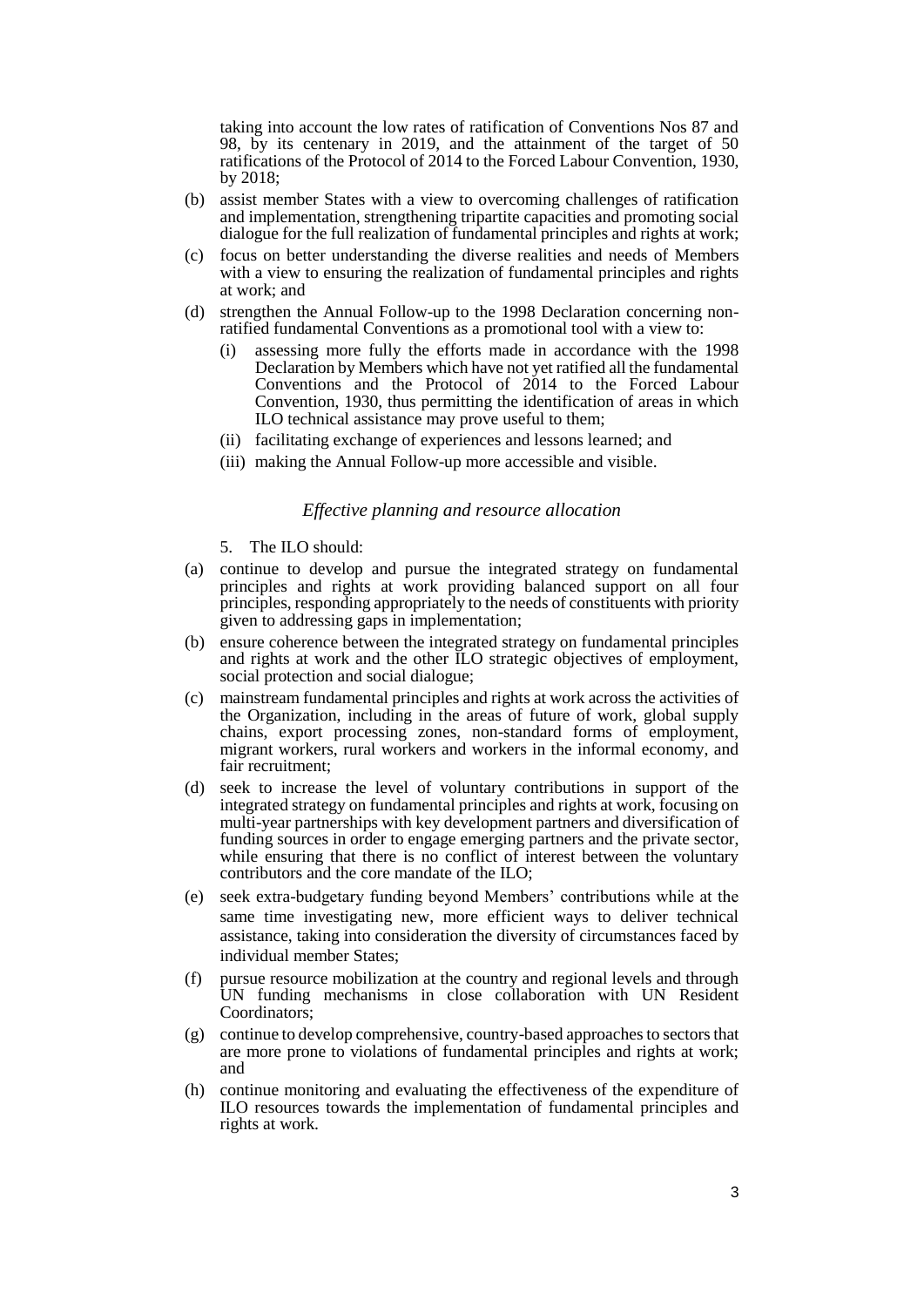# *Building capacity and strengthening development cooperation*

- 6. The ILO should, as part of broader efforts to promote decent work:
- (a) provide guidance to its country offices on supporting full realization of the fundamental principles and rights at work and, where necessary, promoting the ratification of the fundamental Conventions, and improving their application by ensuring that they are systematically considered at the design stage of Decent Work Country Programmes;
- (b) provide further guidance and share best practices on the development of lists of hazardous types of work prohibited for children, in line with the Worst Forms of Child Labour Convention, 1999 (No. 182);
- (c) conduct targeted capacity building for workers' and employers' organizations with regard to all four fundamental principles and rights at work, with a focus on collective representation and bargaining;
- (d) conduct targeted capacity building for governments and other public institutions on how to fully realize all the fundamental principles and rights at work;
- (e) continue and, where possible, increase its work on information dissemination and awareness raising on the issues of forced labour and child labour as reflected in target 8.7 of the Sustainable Development Goals and, in this context, continue to assist Members in their efforts to raise awareness at the national and local levels;
- (f) foster information dissemination and raise awareness of the issue of elimination of discrimination in employment and occupation; and
- (g) provide evidence-based and integrated capacity building and training for constituents in collaboration with the International Training Centre in Turin on tackling the implementation gaps with regard to fundamental principles and rights at work.

#### *Enhanced research capacity*

7. The ILO should, consistent with the knowledge strategy of the organization:

- (a) undertake objective, peer-reviewed, and scientifically rigorous research on the economic and social impact of fundamental principles and rights at work, including in addressing poverty and inequality;
- (b) continue, in collaboration with member States, developing estimates on child labour and forced labour;
- (c) produce global estimates on discrimination in employment and occupation, focusing on grounds of discrimination listed in the Discrimination (Employment and Occupation) Convention, 1958 (No. 111), and emerging grounds of discrimination;
- (d) undertake research on policies to address sex-based discrimination and gender equality, including on equal pay for work of equal value;
- (e) expand on research already under way to improve data and produce global estimates on freedom of association and collective bargaining, in line with the ILO definition;
- (f) examine issues related to transnational social dialogue in line with the ILO programme of action on decent work in global supply chains;
- (g) undertake research on the impact of non-standard forms of employment on fundamental principles and rights at work, including in new forms of employment such as the "gig economy" and "on demand" economy;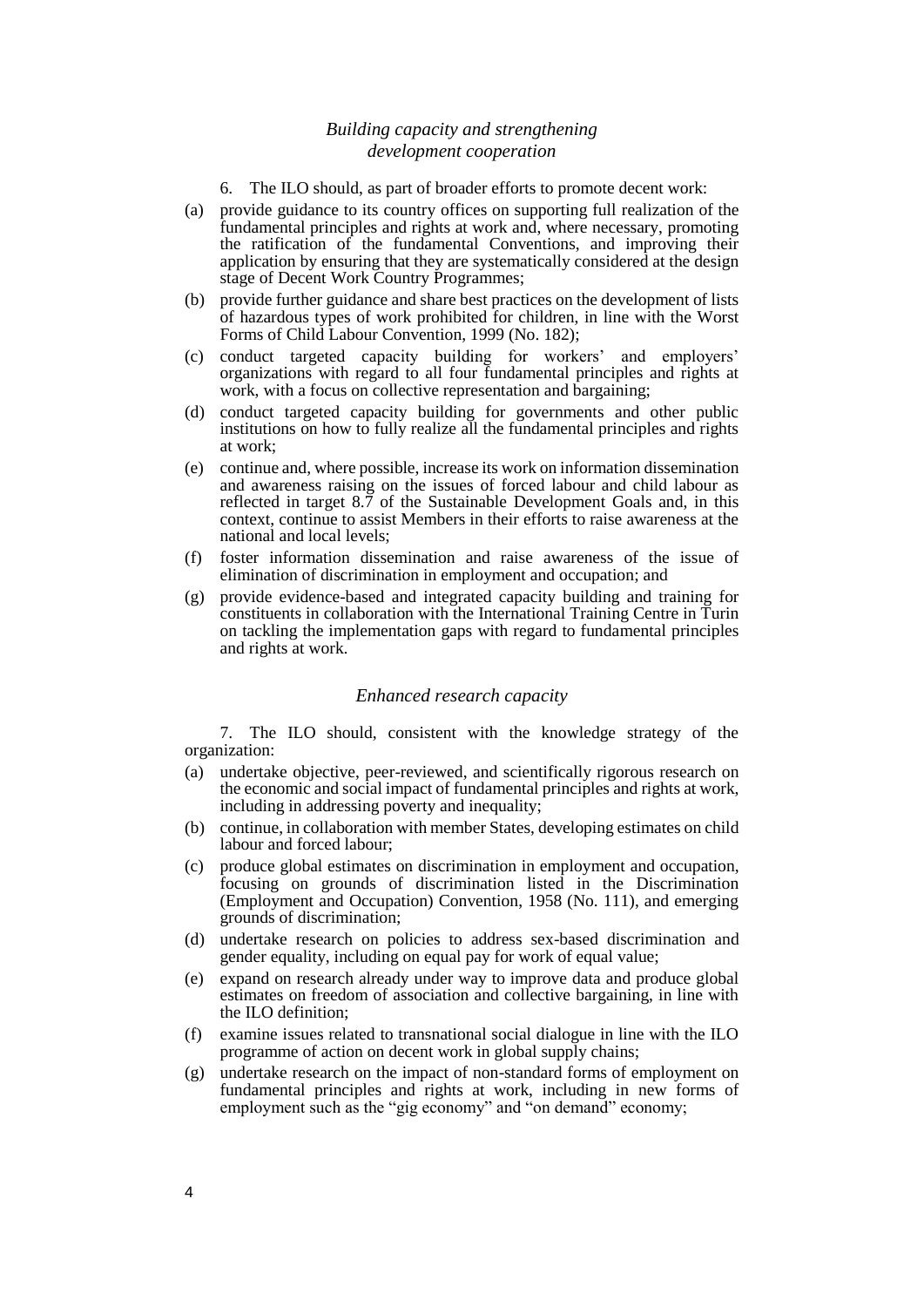- (h) monitor and evaluate the impact of ILO activities on the realization of fundamental principles and rights at work with a view to sharing good practices and incorporating lessons learned into future activities;
- (i) undertake research about the realization of fundamental principles and rights at work in the transition towards an environmentally sustainable economy;
- (j) continue research, analysis and discussions on the contribution of labour provisions in trade agreements to the realization of fundamental principles and rights at work; and
- (k) explore the relationship between the fundamental principles and rights at work as defined in the 1998 Declaration and safe and healthy working conditions.

#### *Effective standards-related action*

- 8. The ILO should:
- (a) promote the ratification and application of the relevant ILO instruments in order to contribute to the full implementation of fundamental principles and rights at work;
- (b) pursue the synergies between the follow-up to the 1998 Declaration and the work of the ILO supervisory bodies on the fundamental Conventions with development cooperation; and
- (c) conduct a detailed analysis with regards to gaps in existing ILO standards on discrimination in employment and occupation.

# III. TAKING INTO ACCOUNT OTHER INITIATIVES TO PROMOTE FUNDAMENTAL PRINCIPLES AND RIGHTS AT WORK

9. The 2030 Agenda for sustainable development (2030 Agenda) provides an additional framework for guiding future action on fundamental principles and rights at work. It reflects and reaffirms a global commitment to decent work as a key driver of inclusive and sustainable development at the national, regional and global levels.

10. Furthermore, the adoption of new safeguard policies by international financial institutions offers further opportunities for collaboration, with a view to addressing gaps in the full realization of fundamental principles and rights at work, supporting implementation of these new policies and promoting coherence with international labour standards.

- With respect to the 2030 Agenda, the ILO should:
- (a) expand partnerships and cooperation with the UN system, international financial institutions, regional institutions, development banks and subregional economic communities in order to deliver on the decent work goals and targets of the 2030 Agenda;
- (b) continue to promote active participation of all member States and the social partners in multi-stakeholder partnerships on fundamental principles and rights at work, including Alliance 8.7 to end forced labour, human trafficking, modern slavery and child labour, and the Global Equal Pay Coalition to achieve equal pay for work of equal value between women and men;
- (c) develop a new specific plan of action to attract extra-budgetary resources to support projects on the ground around target 8.8 of the Sustainable Development Goals to protect labour rights with a focus on freedom of association and the effective recognition of the right to collective bargaining; and
- (d) strengthen ILO leadership on labour standards with a focus on gender equality and non-discrimination in the world of work and on inclusive